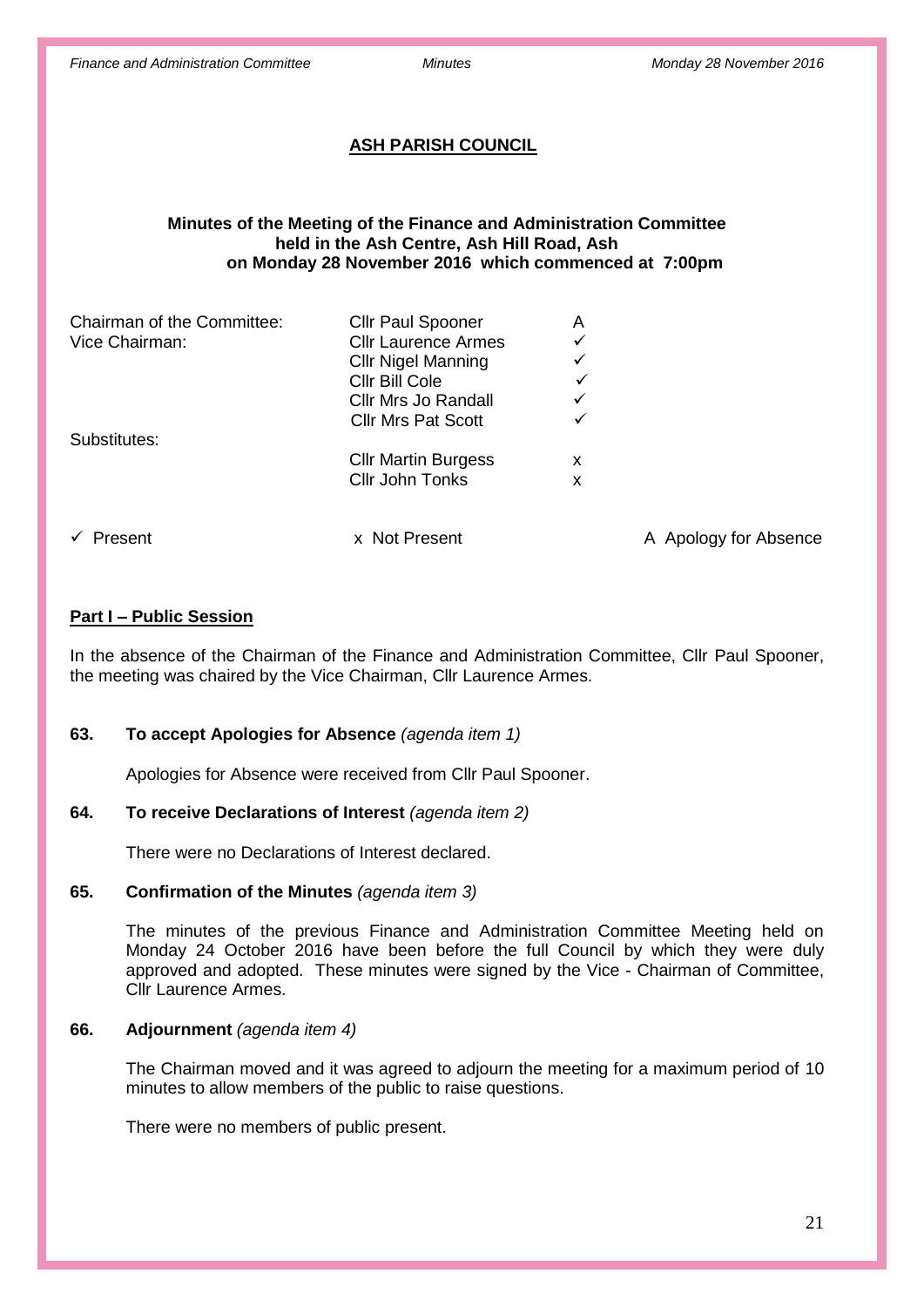# **67. Monthly Accounts 2016/17** *(agenda item 5)*

Members considered and agreed the Council's accounts and budgetary review as at 31 October 2016 (month 7)

#### **68. Bank Reconciliation** *(agenda item 6)*

Members considered and agreed the bank reconciliations as at 31 October 2016 (month 7)

## **69. Independent Health and Safety Risk Assessment** *(agenda item 7)*

Member considered the Independent Health and Safety Risk Assessment and the recommended action plan and it was:

#### *Recommended upon consideration that an update on the action plan be presented to the Committee at the meeting to be held on Monday 23 January 2017.*

# **70. Ash Football Club** *(agenda item 8)*

Members considered a letter received in respect of Ash Football Club and it was:

Recommended upon consideration that the draft response in respect of each point raised be agreed with some minor adjustments regarding ground upkeep.

#### **71. Ash Meadows** *(agenda item 9)*

Members to consider a letter received from a resident in Willow Park regarding drainage into Ash Meadows and it was:

*Recommended upon consideration of the advice received from Guildford Borough Council's drainage ditch officer and of the legal advice from the Council's solicitor that the request to drain from a property in Willow Park to Ash Meadows be refused.*

# **72. Remembrance Sunday – NE Hants Youth Band** *(agenda item 10)*

Members considered a donation to the NE Hants Youth Band for their assistance at the Remembrance Sunday Parade and Service and it was:

*Recommended upon consideration that a donation of £125.00 be made to the NE Hants Youth Band* 

**73. Budget 2017/18** *(agenda item 11)*

Members considered the updated draft budget for 2017/18

**Item noted**

### **74. Events Working Group** *(agenda item 12)*

Members noted the minutes of Working Group Meeting held on 26 October 2016 as at Appendix A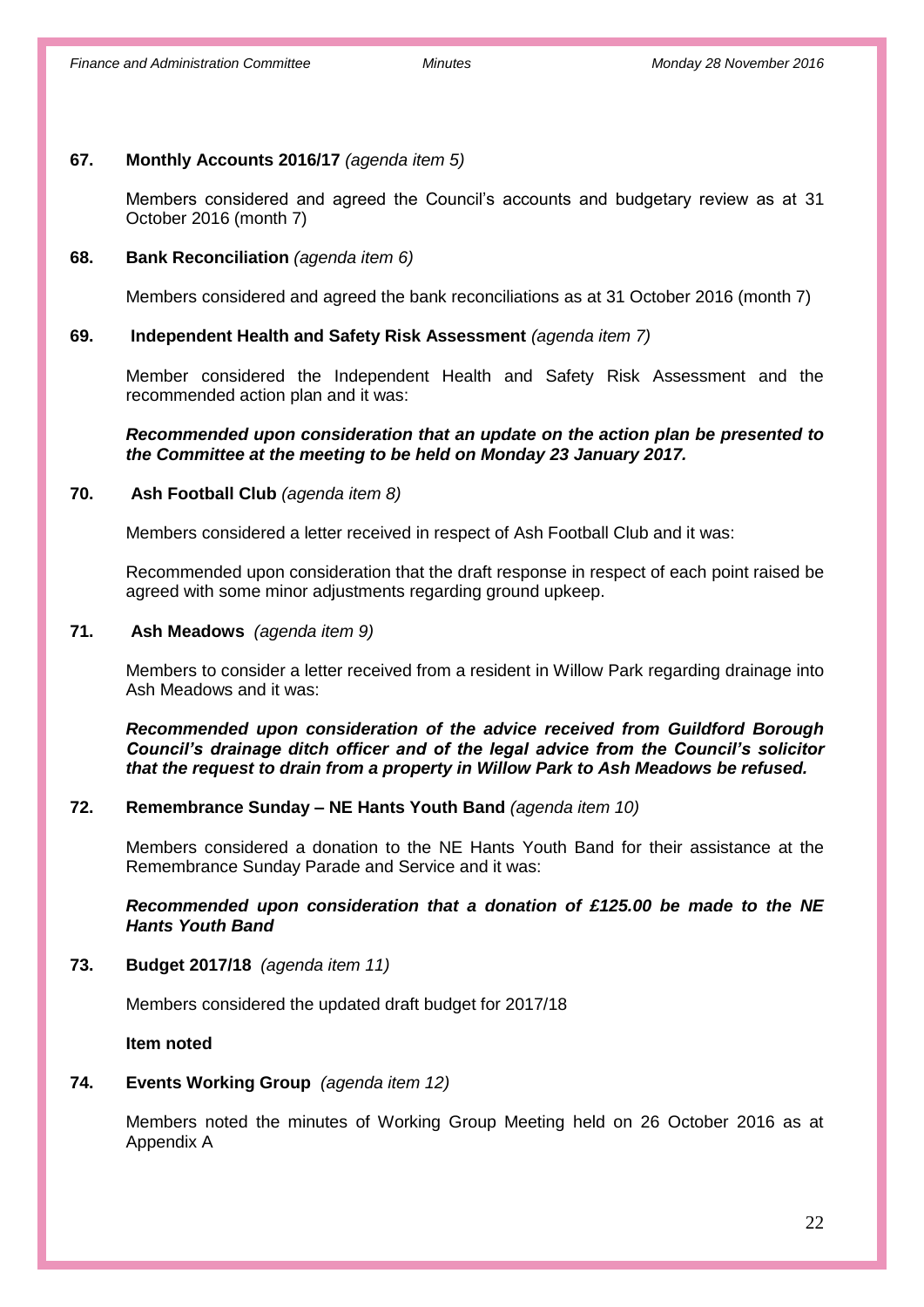# **75 Correspondence** *(agenda item 13*)

Correspondence had been received from:

**SALC** (received 24.11.2016) advising the subscription for 2017/18 to SALC and NALC as £2579.82, an increase on the 2016/17 subscription of £45.02.

**Bank of Scotland** (received 28.11.2016) advising the reduction of the interest rate on the Business Bank Instant Account from 0.50% to 0.05% from 31 January 2017. The Clerk was researching alternative accounts with a better interest rate and the facilities required for accessing the funds. It was recommended that, as the Committee would not meet during December, delegated authority for any change of bank account be given to the Chairman of the Council, the Chairman of the Finance and Administration Committee and the Clerk to the Council to proceed with closing of the Bank of Scotland account and the transfer of funds to a more advantageous account. A full report will be submitted to the meeting to be held on 23 January 2017.

### **76. Date of next meeting** *(agenda item 14)*

The date of the next meeting is Monday 23 January 2017 commencing at 7.00pm or following the close of the Planning Committee meeting, if this is later.

*The meeting closed at 7.18pm*

Chairman:

Date: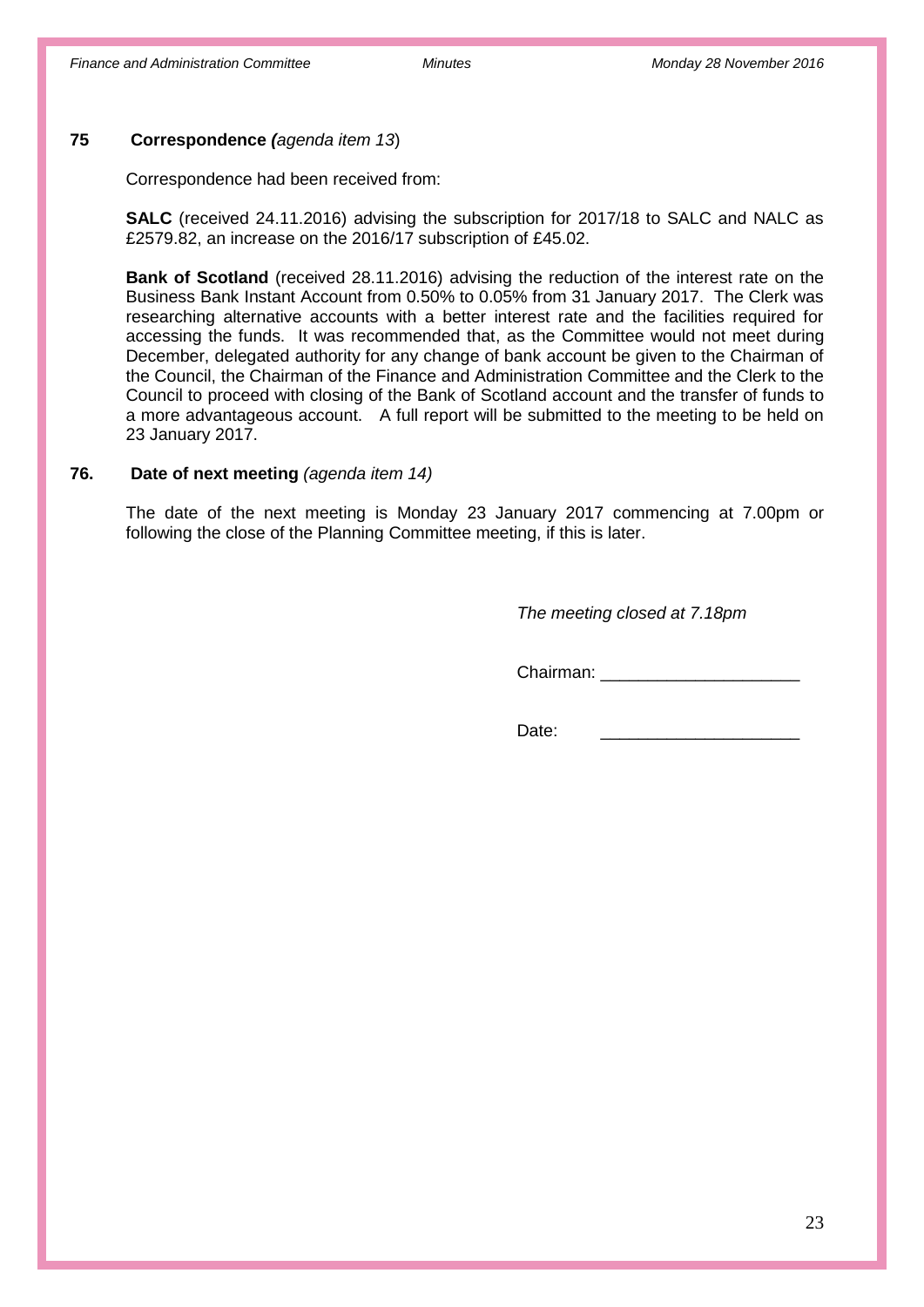**Appendix A**

# **ASH PARISH COUNCIL**

# **Minutes of the Events Working Group held on Wednesday 26 October 2016 at the Ash Centre commencing at 3.30pm**

| Present: | <b>Cllr Mrs Marsha Moseley</b> |  |
|----------|--------------------------------|--|
|          | <b>Cllr Mrs Pat Scott</b>      |  |
|          | Cllr John Tonks                |  |
|          | <b>Carole Olive</b>            |  |
|          | <b>Graham Bidwell</b>          |  |
|          | <b>Richard Tolley</b>          |  |
|          |                                |  |

Chairman of the Council Cllr Nigel Manning also attended the meeting.

# **1. To elect a new Events Working Group Chairman** *(agenda item 1)*

On the nomination of Cllr Nigel Manning, seconded by Cllr Mrs Marsha Moseley and Cllr Mrs Patricia Scott and there being no other nominations, Cllr John Tonks was elected to serve as Chairman of the Working Group.

#### **2. Apologies for Absence** *(agenda item 2)*

Apologies for absence had been received from Richard Tolley.

#### **3. Receive Declarations of Interest** *(agenda item 3)*

There were no declarations of interest to report.

#### **4. Confirmation of Minutes** *(agenda item 4)*

The minutes of the Events Working Group Meeting held on Wednesday 31 August 2016 were confirmed and signed by Cllr John Tonks

#### **5. Remembrance Sunday Parade and Service** *(agenda item 5)*

A query was raised by Cllr John Tonks as to how long the wreaths laid during the Service of Remembrance should remain in place. It was agreed that this would be monitored on a regular basis.

That Abbey Wood Nursing Home to be advised that there will be an area set aside for wheelchairs.

Graham Bidwell advised;

That the North East Hampshire Area School Band, piper, parade marshal and the ladies from Churches Together (to provide the teas and coffee) have all confirmed their attendance;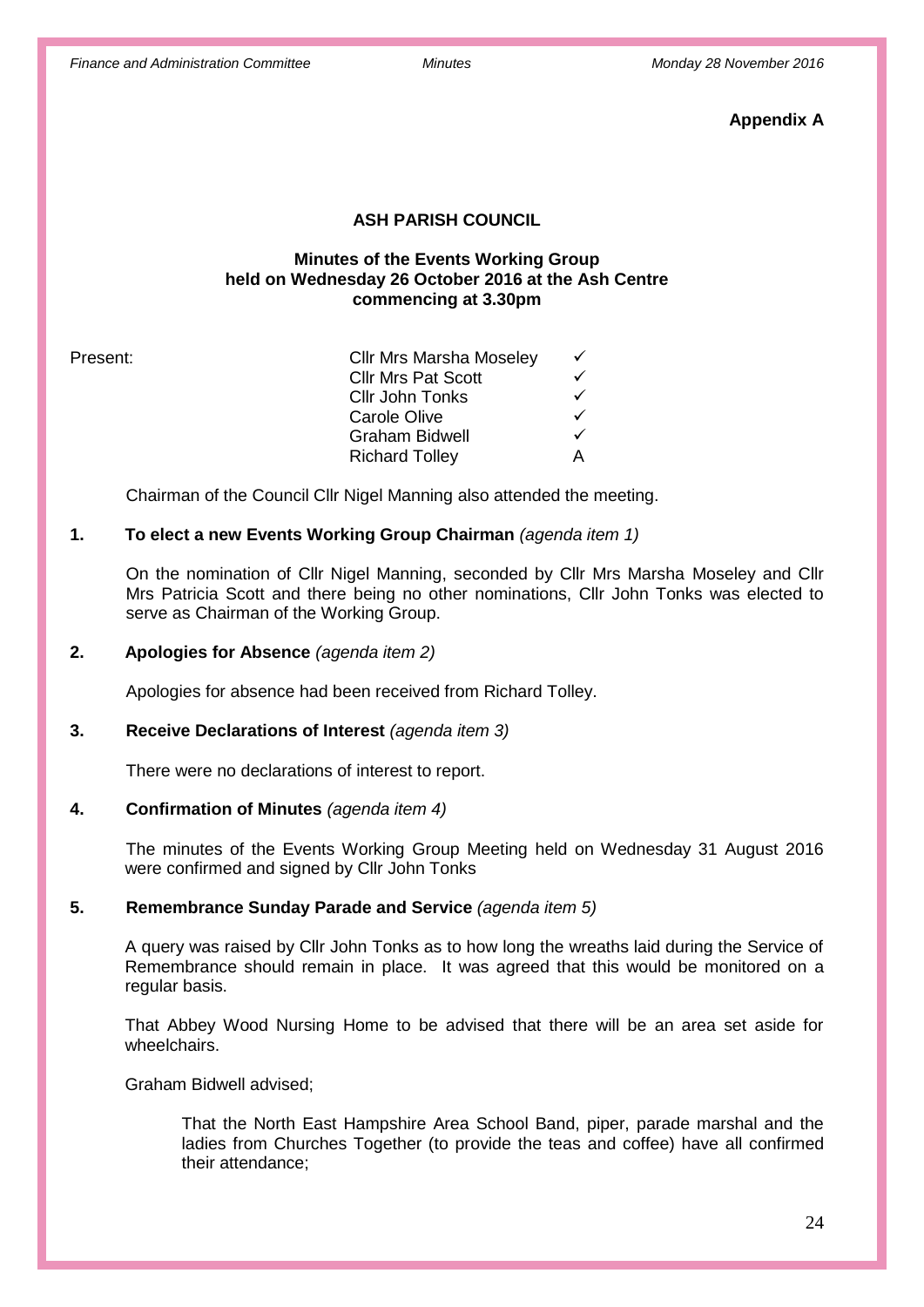Subject to any last minute official commitments Michael Gove MP will be attending;

It has been confirmed that there will be no police presence to assist with the road closure and that the Council ground staff will man the road blocks in pairs;

That the local community street team will assist with the marshalling of the Coronation Gardens car park.

That the head boy and head girl and the deputy head boy and head girl will read out the names of the fallen during the service and that they would each be given a Queen Elizabeth II 90<sup>th</sup> Birthday Commemorative Coin.

#### **6. Fantasia 2016** *(agenda item 8)*

i) Donations Policy

Cllr Mrs Patricia Scott asked if the Council had an official donations policy. Cllr Nigel Manning advised that there was no laid down policy but that it had always been considered that donations would be made to local charities/non-profit making organisations that were active in the Parish.

It was agreed that an article would be put into the next edition of the Parish Newsletter, *Ash Matters,* welcoming requests for donations from local charities/nonprofit making organisations.

Graham Bidwell advised that as far as can be ascertained there are only three charities booked into Christmas Fantasia this year and that these are not purely local charities, as they do operate outside the Parish of Ash.

#### ii) Saturday 26 November 2016

Graham Bidwell advised;

That the Christmas Tree is being delivered on Monday 21 October and that our Lighting Contractor had agreed to assist with the installation of the tree on Ash Wharf;

That a BBQ run by the Rotary Club will be in operation from (still to be confirmed) 12:30 through to the end of Fantasia. It will be positioned outside the front entrance to the Ash Centre in the area used normally for parking the Council vehicles;

That at the current time there was only 1 table left for the Christmas Fair;

It has been confirmed that there will be no police presence to assist with the road closure/crowd marshalling. Cllr John Tonks suggested that cones could be placed along the curb edge from the Canal Bridge to the roundabout;

The Rotary Club and all Councillors would be approached with a view to giving assistance during the event.

Cllr Patricia Scott advised that the Ash Ensemble would still be in attendance although they are short of players this year.